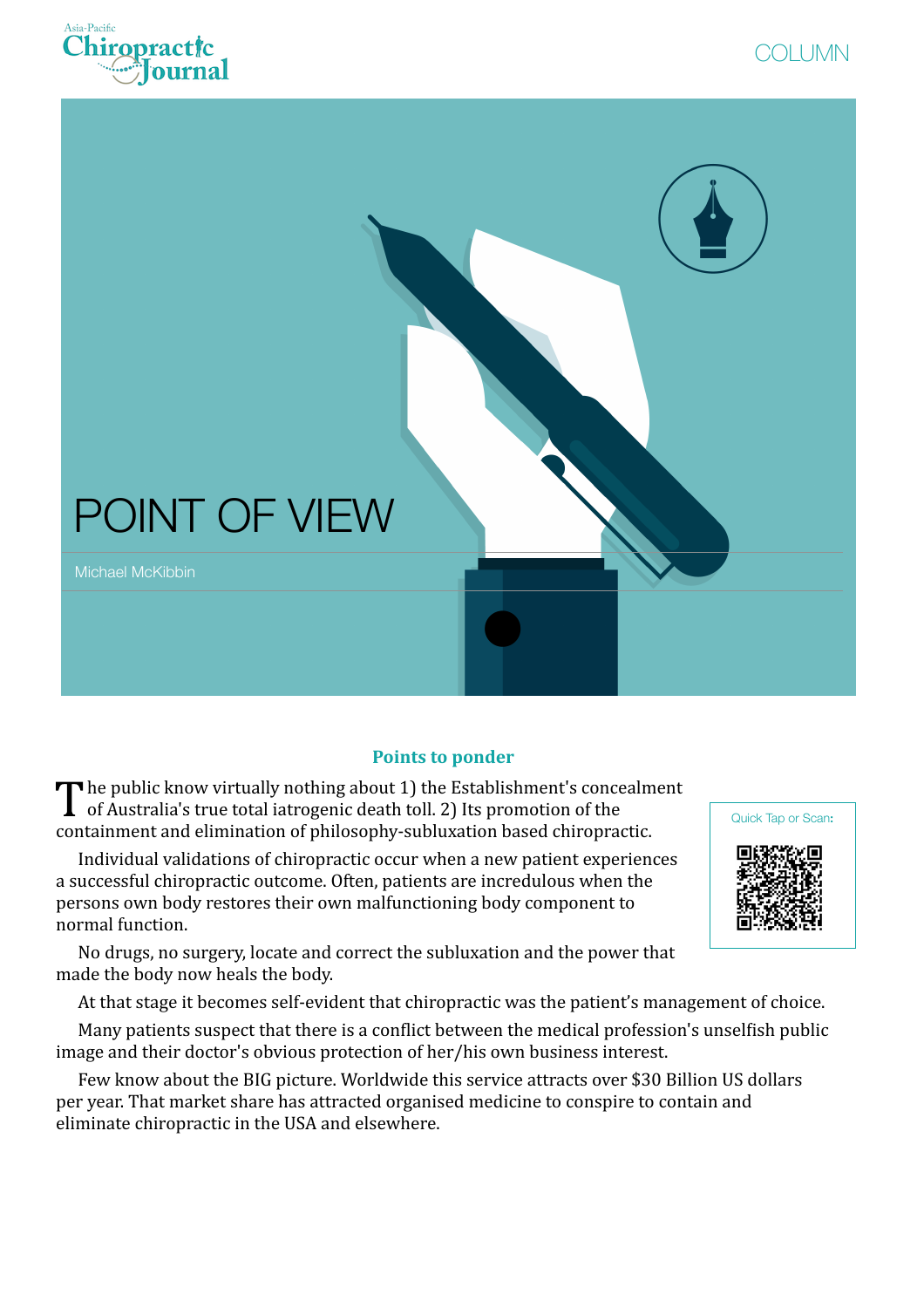## *Effectiveness*

Australia's 1977 Webb Report showed most chiropractic patients share a history of failed medical treatment and later having received successful chiropractic care for that same disorder.

#### *Trustworthiness*

Organised medicine has waged decades of relentless attacks against chiropractic, under the pretext of protecting public and patient interest, making it untrustworthy in dealings with chiropractic. 

### *The intensity of medical opposition to chiropractic*

A 1979 New Zealand government Report variously described medical opposition to chiropractic as being "remorseless and unrelenting" iv and "intense and absolute".

# *Misuse of medical ethics*

It is some fifty years since medical associations in various countries imposed ethic based boycotts upon professional association between members and chiropractors.

## *Restraint of trade*

A US court declared the US ethic based boycott to be illegal. Court evidence exposed a medical conspiracy, based on the Iowa Plan, to first contain and eventually eliminate the chiropractic profession. The chiropractor's lawyer assured me that it was globally aimed at, 'the USA and *elsewhere*.' 

# *The Iowa Plan in Australia*

On 27/6/2013 the president of the Chiropractors' Association of Australia commented '... *Chiropractic is under relentless attack by well-connected and relentless opponents ...'* 

Australia's Government cooperation in eliminating philosophy-subluxation based chiropractic

When the Iowa Plan came into effect Iowa's Palmer Chiropractic College taught philosophysubluxation based chiropractic. The Iowa Plan aimed to contain and eliminate that.

Our government has substituted a medicalised version of chiropractic into the National law, effectively legally, eliminating philosophy-subluxation based chiropractic.

#### *Australia's Government*

Gave support to both the containment and elimination of philosophy-subluxation based chiropractic. 

# *Patient safety*

In 1976 Ivan Illich published '*Medical Nemesis*' correctly predicting epidemics of deaths and permanent harm arising from medical treatment as distinct from the patient's disorder.

## *Concealment*

Public patient safety depends on public awareness of our continuing iatrogenic epidemic. For decades, government, media and medicine have concealed its true magnitude.

# *Conflicting iatrogenic tols*

In 1995 public domain medical literature implied Australia's annual iatrogenic death toll was around 50,000i. A government guesstimate of the iatrogenic toll was 259ii.

### *Ignorance*

Ministers and Shadow Ministers for Health, AHPRA the body overseeing health care professions and the medical Board are all ignorant of the magnitude of Australia's iatrogenic epidemic.